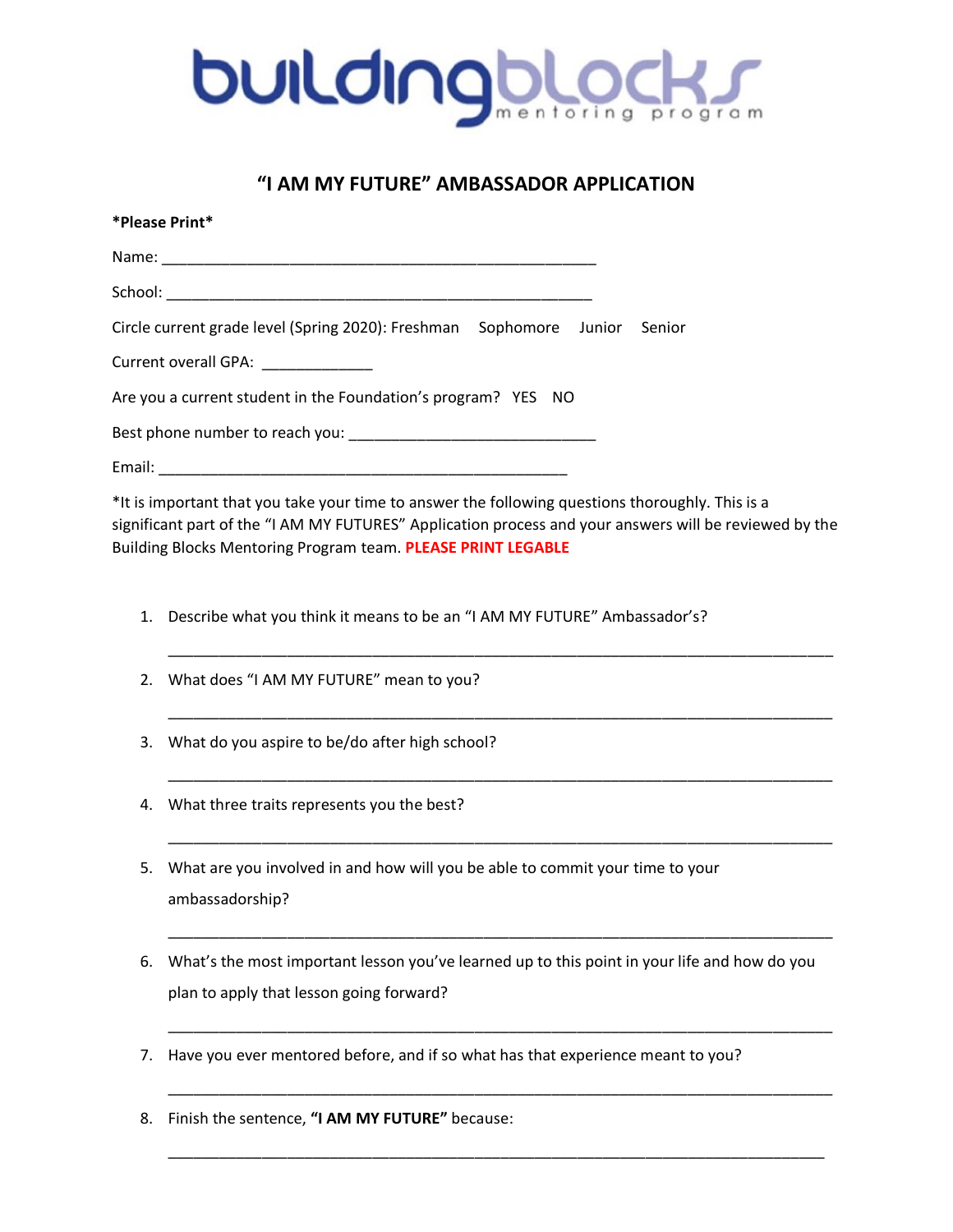

## **Evaluation Form**

This evaluation is to be completed and signed by a teacher, counselor or principal to Building Blocks Mentoring Program.

| Level of interaction with the student: |  |
|----------------------------------------|--|

Please circle the appropriate rating based on your interactions with and knowledge of the student: "1" being the lowest (rarely or never demonstrates these qualities)

"5" being the highest (consistently, thoroughly, enthusiastically demonstrates these qualities)

\_\_\_\_\_\_\_\_\_\_\_\_\_\_\_\_\_\_\_\_\_\_\_\_\_\_\_\_\_\_\_\_\_\_\_\_\_\_\_\_\_\_\_\_\_\_\_\_\_\_\_\_\_\_\_\_\_\_\_\_\_\_\_\_\_\_\_\_\_\_\_\_\_\_\_\_\_

| <b>CLASS</b><br><b>PARTICIPATION</b> | 1            | $\overline{2}$ | 3 | 4                       | 5 |
|--------------------------------------|--------------|----------------|---|-------------------------|---|
|                                      |              |                |   |                         |   |
| <b>WORK ETHIC</b>                    | $\mathbf{1}$ | $\overline{2}$ | 3 | $\overline{\mathbf{4}}$ | 5 |
|                                      |              |                |   |                         |   |
| <b>RESPECTFULNESS</b>                | $\mathbf{1}$ | $\overline{2}$ | 3 | $\overline{\mathbf{4}}$ | 5 |
|                                      |              |                |   |                         |   |
| <b>TREATMENT OF</b><br><b>PEERS</b>  | $\mathbf{1}$ | $\overline{2}$ | 3 | $\overline{\mathbf{4}}$ | 5 |
|                                      |              |                |   |                         |   |
| <b>HONESTY</b>                       | $\mathbf{1}$ | $\overline{2}$ | 3 | $\overline{\mathbf{4}}$ | 5 |
|                                      |              |                |   |                         |   |
| <b>SCHOOL</b><br><b>INVOLVEMENT</b>  | 1            | $\overline{2}$ | 3 | $\overline{\mathbf{4}}$ | 5 |